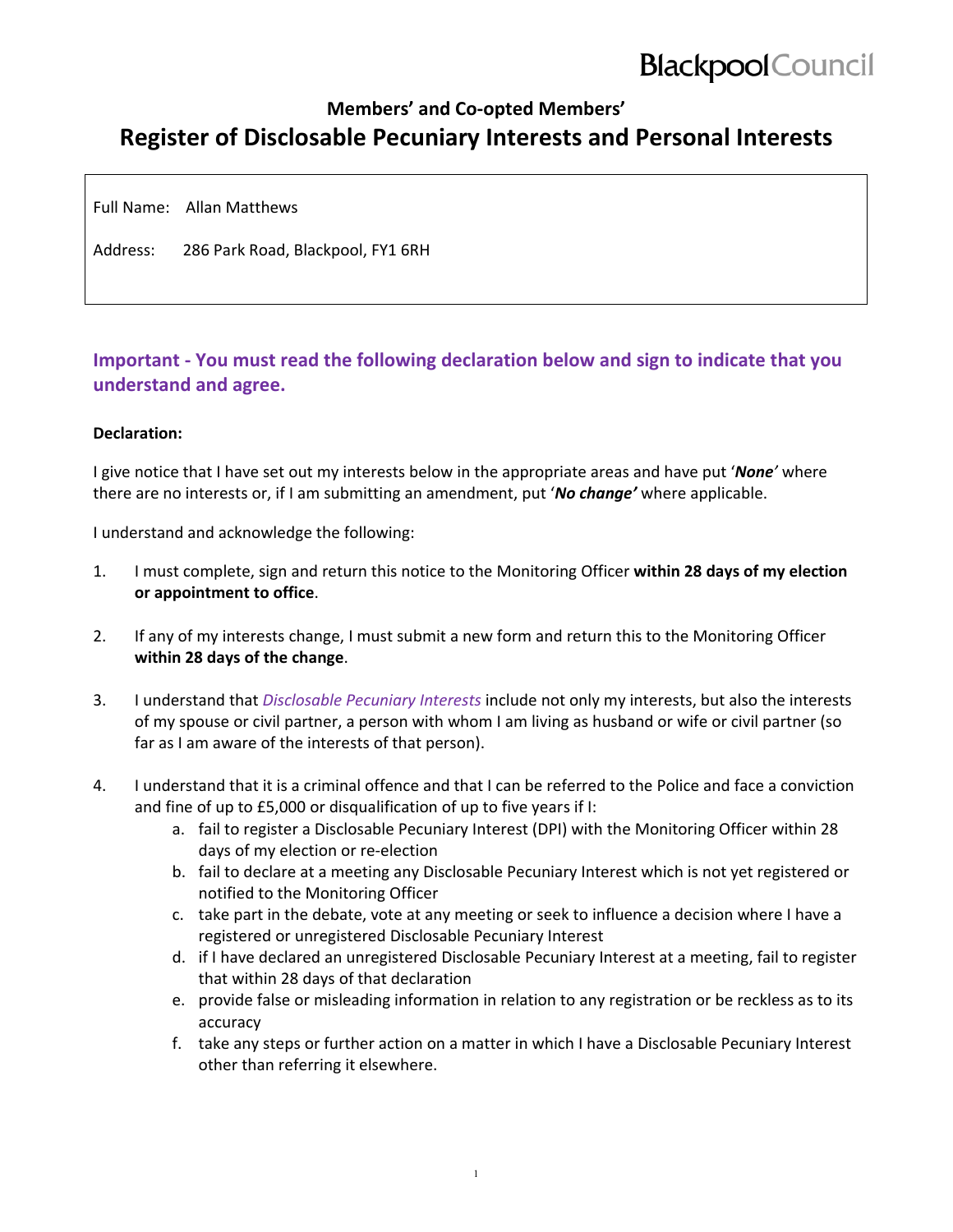- 5. I understand that the *Personal Interests* registered should also be declared at meetings and that these would become *Prejudicial Interests* in certain circumstances and that failure to declare these can result in a referral to the Monitoring Officer as a breach of the Code of Conduct.
- 6. I understand that I must, **within 28 days of receiving any gift or hospitality in my capacity as a Member, with an estimated value £25 or more,** provide written notification by completing the 'Registration of gifts and hospitality' form and returning it to the Monitoring Officer.
- 7. I understand that any findings of non-disclosure within the prescribed time limits will result in a referral to the Monitoring Officer for further action and if it relates to a Disclosable Pecuniary Interest, can result in a referral to the Police.
- 8. If I feel I have an interest which, if disclosed on a public register, could lead to myself or a person connected to me being subject to violence or intimidation, then I must disclose this as a sensitive interest to the Monitoring Officer.
- 9. I recognise that I have a legal duty to complete this form and that I must not:
	- omit any information which ought to be given in this notice
	- provide information that is materially false or misleading
	- fail to update this information as my circumstances change.

| Signature | A Matthews |
|-----------|------------|
| Date      | 07/05/19   |

Please return forms to:

The Monitoring Officer c/o Democratic Governance Blackpool Council PO Box 4 Blackpool FY1 1NA

| Received by:          |          |
|-----------------------|----------|
| Monitoring Officer's  | M Towers |
| signature (or Deputy) |          |
| Date                  | 07/05/19 |
|                       |          |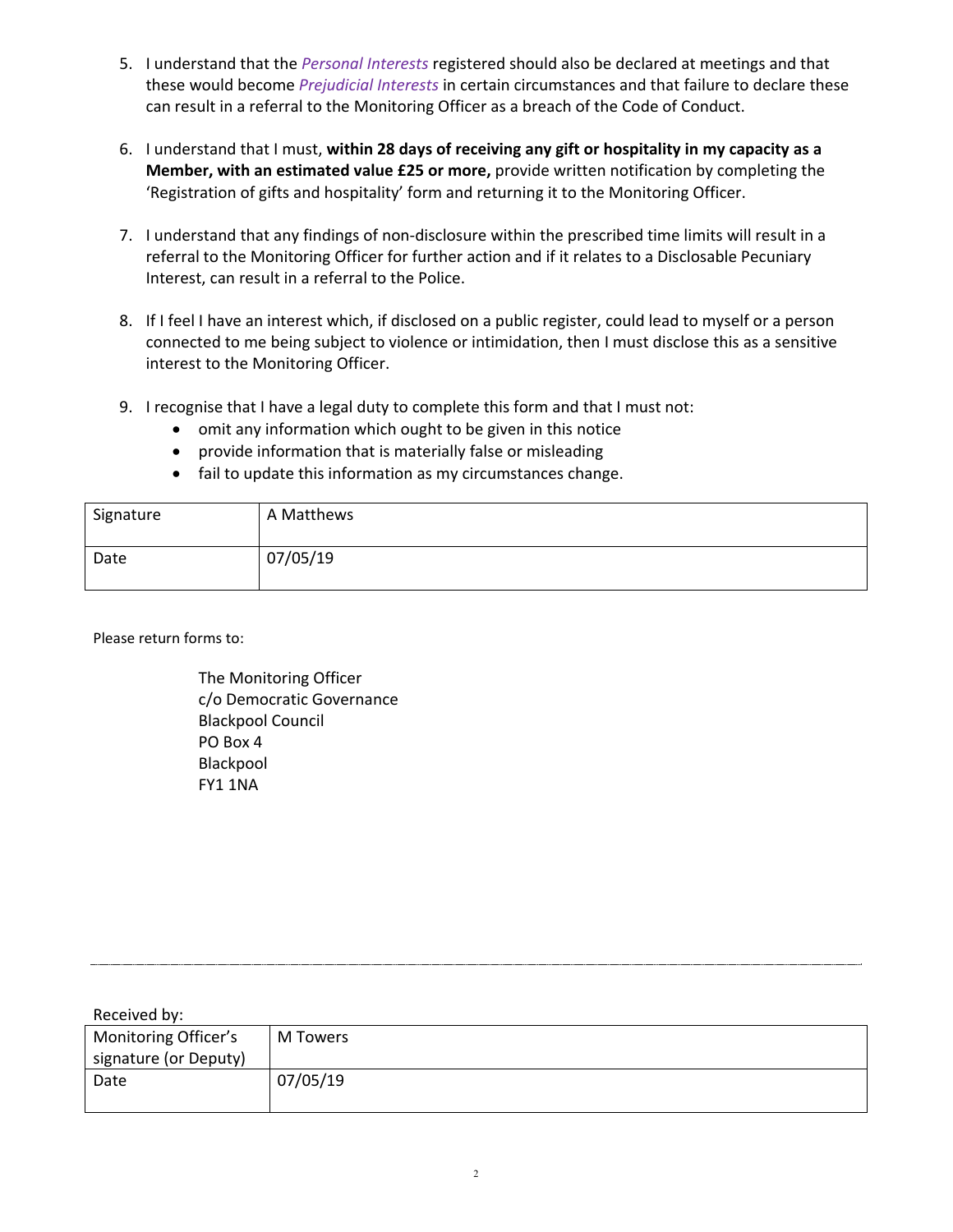# Amendment Record

| Amendment(s)                                  | Marked 1*       | <b>Date</b> |
|-----------------------------------------------|-----------------|-------------|
| Signature                                     | A Matthews      | 19/09/19    |
| Monitoring Officer's<br>Signature (or Deputy) | <b>M</b> Towers | 19/09/19    |
| Amendment(s)                                  | Marked 2*       | <b>Date</b> |
| Signature                                     |                 |             |
| Monitoring Officer's<br>Signature (or Deputy) |                 |             |
| Amendment(s)                                  | Marked 3*       | <b>Date</b> |
| Signature                                     |                 |             |
| Monitoring Officer's<br>Signature (or Deputy) |                 |             |
| Amendment(s)                                  | Marked 4*       | <b>Date</b> |
| Signature                                     |                 |             |
| Monitoring Officer's<br>Signature (or Deputy) |                 |             |

Notes:

- Please retain one copy for your own records and send the original to the Monitoring Officer
- Your current register of interests can be viewed in the 'Your Councillors' area on the Council's website at www.blackpool.gov.uk/Your-Council/Your-councillors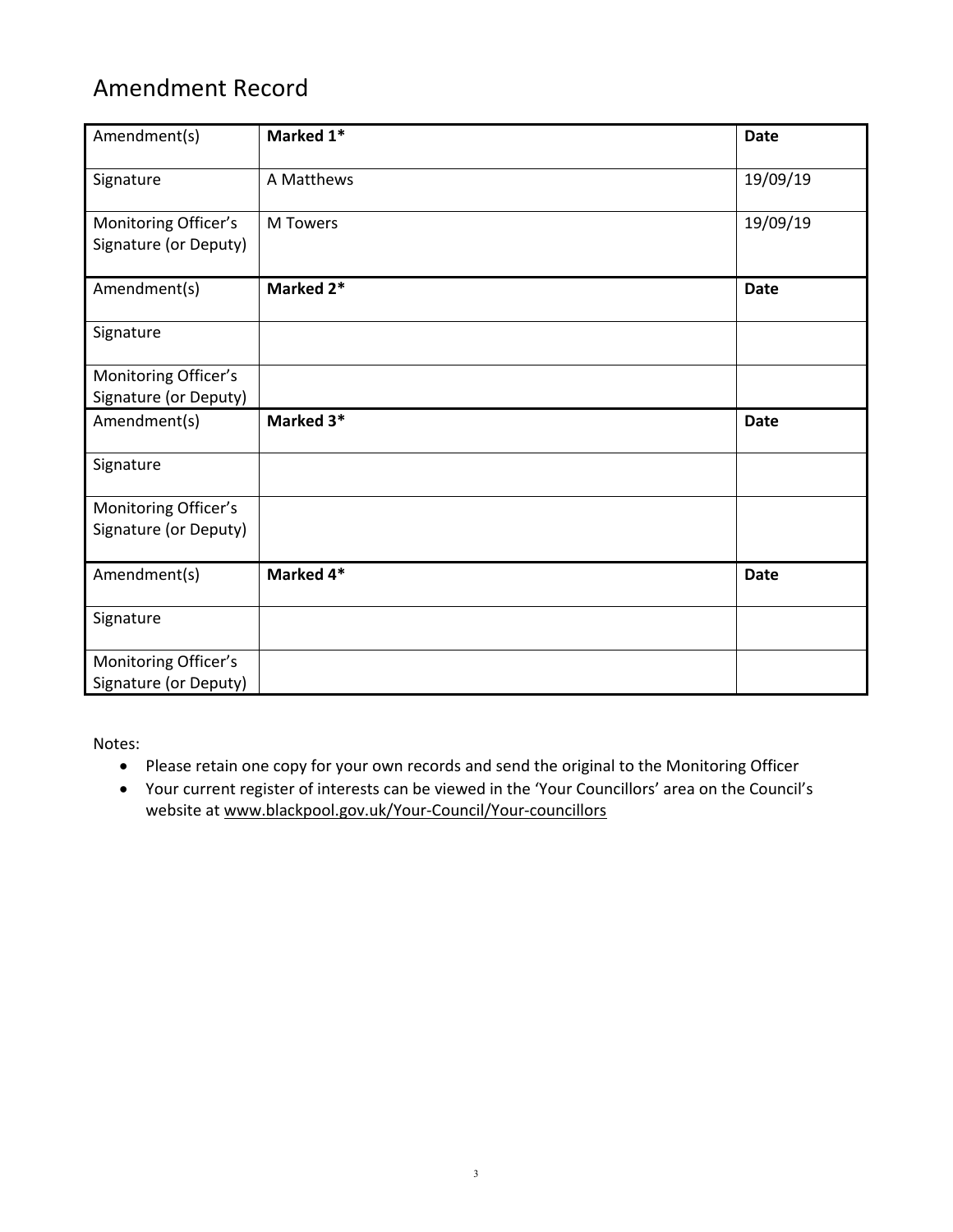### **Part 1: Disclosable Pecuniary Interests**

- Please answer all parts of this form. You must enter information in each area or put 'none' if you do not have an interest or 'no change' as appropriate if you are submitting the form to amend your interests.
- **A separate guidance note is included at the end, which you should read when completing the form.**

| Disclosable pecuniary interest                                                                                                                                                                                                                                                                                                                                                                                                             | You                                             | Your spouse or civil partner, a person with<br>whom you are living with as husband or<br>wife, or a person with whom you are<br>living as if they were a civil partner |
|--------------------------------------------------------------------------------------------------------------------------------------------------------------------------------------------------------------------------------------------------------------------------------------------------------------------------------------------------------------------------------------------------------------------------------------------|-------------------------------------------------|------------------------------------------------------------------------------------------------------------------------------------------------------------------------|
| a) Employment, office, trade, profession or vocation                                                                                                                                                                                                                                                                                                                                                                                       | Retired                                         | Retired                                                                                                                                                                |
| Any employment, office, trade, profession or vocation<br>carried on for profit or gain.                                                                                                                                                                                                                                                                                                                                                    |                                                 |                                                                                                                                                                        |
| b) Sponsorship                                                                                                                                                                                                                                                                                                                                                                                                                             | <b>Blackpool Labour Party election expenses</b> | None                                                                                                                                                                   |
| Any payment or provision of any other financial benefit<br>(other than from the relevant authority) made or provided<br>within the relevant period in respect of any expenses<br>incurred by you in carrying out duties as a member, or<br>towards your election expenses.<br>This includes any payment or financial benefit from a trade<br>union within the meaning of the Trade Union and Labour<br>Relations (Consolidation) Act 1992. |                                                 |                                                                                                                                                                        |
| c) Contracts                                                                                                                                                                                                                                                                                                                                                                                                                               | None                                            | None                                                                                                                                                                   |
| Any contract which is made between the relevant person<br>(or a body in which the relevant person has a beneficial<br>interest) and the relevant authority<br>under which goods or services are to be provided or<br>i.<br>works are to be executed; and<br>which has not been fully discharged.<br>ii.                                                                                                                                    |                                                 |                                                                                                                                                                        |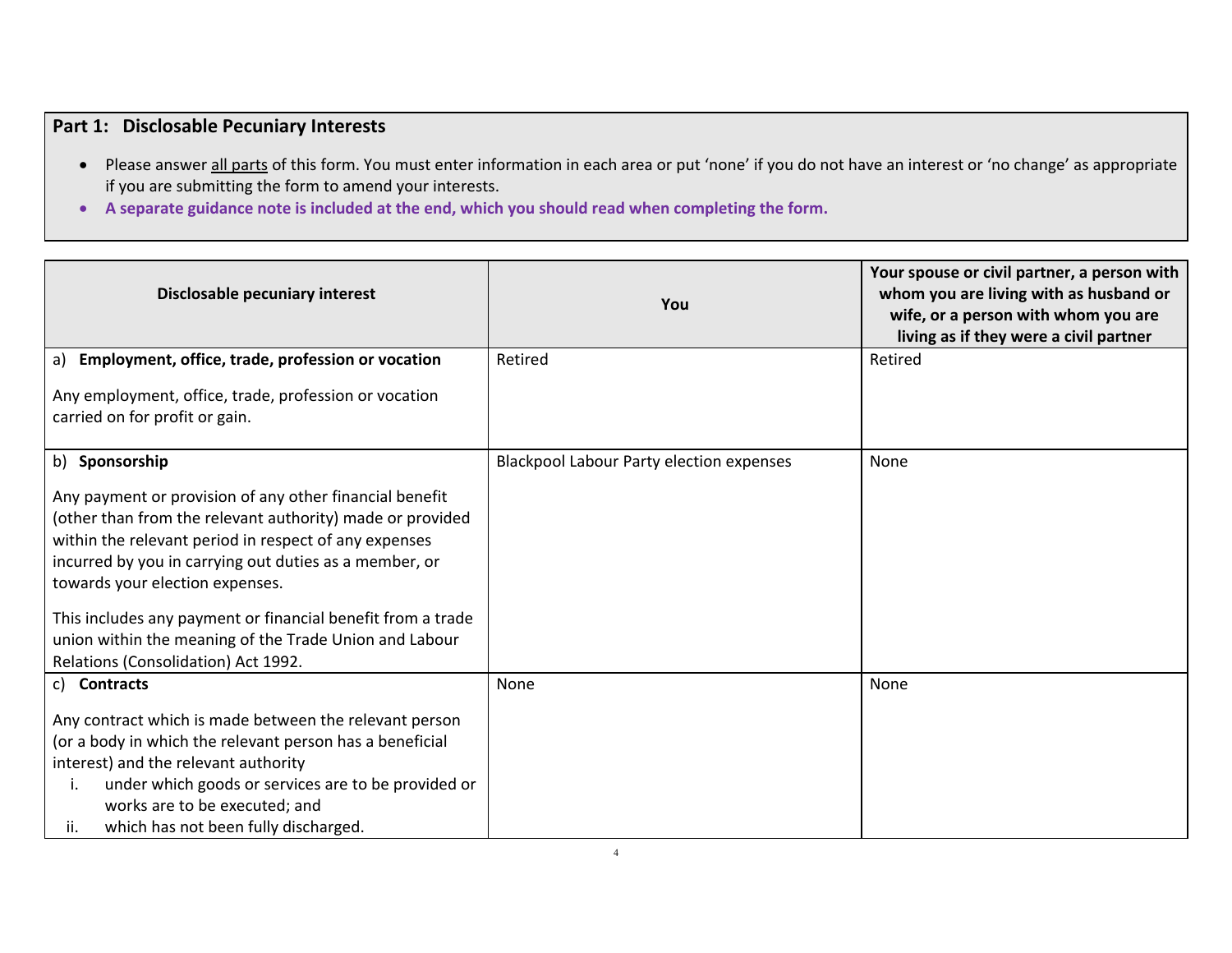| Disclosable pecuniary interest                               | You                         | Your spouse or civil partner, a person with<br>whom you are living with as husband or |
|--------------------------------------------------------------|-----------------------------|---------------------------------------------------------------------------------------|
|                                                              |                             | wife, or a person with whom you are                                                   |
|                                                              |                             | living as if they were a civil partner                                                |
| d) Land                                                      | 286 Park Road, Blackpool    | 286 Park Road, Blackpool                                                              |
|                                                              | 4 Auburn Grove, Blackpool   | 4 Auburn Grove, Blackpool                                                             |
| Any beneficial interest in land which is within the area of  | 8 Mirfield Grove, Blackpool | 8 Mirfield Grove, Blackpool                                                           |
| the relevant authority.                                      |                             |                                                                                       |
| e) Licences                                                  | None                        | None                                                                                  |
| Any licence (alone or jointly with others) to occupy land in |                             |                                                                                       |
| the area of the relevant authority for a month or longer.    |                             |                                                                                       |
|                                                              |                             |                                                                                       |
| f) Corporate tenancies                                       | None                        | None                                                                                  |
| Any tenancy where (to your knowledge)                        |                             |                                                                                       |
| the landlord is the relevant authority; and<br>i.            |                             |                                                                                       |
| the tenant is a body in which the relevant person<br>ii.     |                             |                                                                                       |
| has a beneficial interest.                                   |                             |                                                                                       |
|                                                              |                             |                                                                                       |
| <b>Securities</b><br>g)                                      | None                        | None                                                                                  |
| Any beneficial interest in securities of a body where        |                             |                                                                                       |
| that body (to your knowledge) has a place of<br>i.           |                             |                                                                                       |
| business or land in the area of the relevant                 |                             |                                                                                       |
| authority; and                                               |                             |                                                                                       |
| either-<br>ii.                                               |                             |                                                                                       |
| a. the total nominal value of the securities exceeds         |                             |                                                                                       |
| £25,000 or one hundredth of the total issued                 |                             |                                                                                       |
| share capital of that body; or                               |                             |                                                                                       |
| if the share capital of that body is of more than<br>b.      |                             |                                                                                       |
| one class, the total nominal value of the shares             |                             |                                                                                       |
| of any one class in which the relevant person                |                             |                                                                                       |
| has a beneficial interest exceeds one hundredth              |                             |                                                                                       |
| of the total issued share capital of that class.             |                             |                                                                                       |